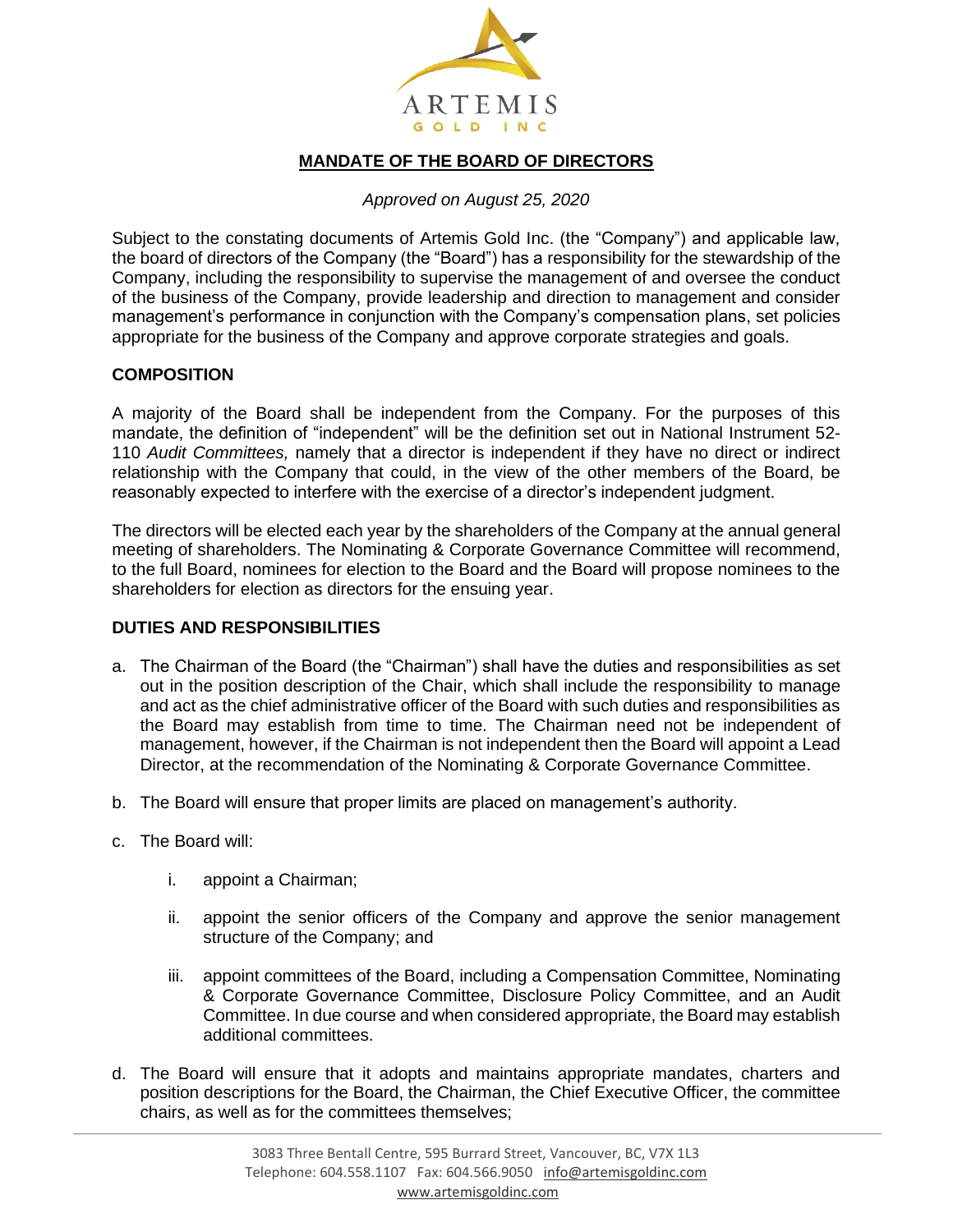- e. The Board will be responsible for monitoring the performance of the Chief Executive Officer and determining the compensation of the Chief Executive Officer, in conjunction with the Compensation Committee;
- f. From time to time, the Board may appoint special committees to assist the Board in connection with specific matters; and
- g. The Board will meet not less than four times during each fiscal year. The Board will also meet at any other time at the call of the Chairman or any director, subject to the constating documents of the Company.

#### **Management Oversight**

The Board will ensure the Company has management with the appropriate skillset and experience. This responsibility is carried out primarily by:

- a. appointing the Chief Executive Officer as the Company's business leader and developing criteria and objectives against which the Board will assess, on an ongoing basis, the Chief Executive Officer's individual performance;
- b. developing and approving corporate objectives which the Chief Executive Officer is responsible for meeting and assessing the Chief Executive Officer against these objectives; and
- c. developing a position description for the Chief Executive Officer and reviewing performance against such description.

## **Strategic Planning Process and Risk Management**

- a. The Board is responsible for adopting, supervising and providing guidance on the strategic planning process and approving a strategic plan which takes into account, among other things, the opportunities and risks of the Company's business.
- b. The Chief Executive Officer and senior management team will have direct responsibility for the ongoing strategic planning process and the establishment of annual corporate objectives for the Company, which are to be reviewed and approved not less than annually by the Board.
- c. The Board will have a continuing understanding of the principal risks associated with the business, largely through continuous communication with management. The Board will ensure the implementation of appropriate systems to manage any such risks.
- d. The Board will provide guidance to the Chief Executive Officer and senior management team with respect to the Company's ongoing strategic plan. The Board is responsible for monitoring the success of management in implementing the approved strategies and goals.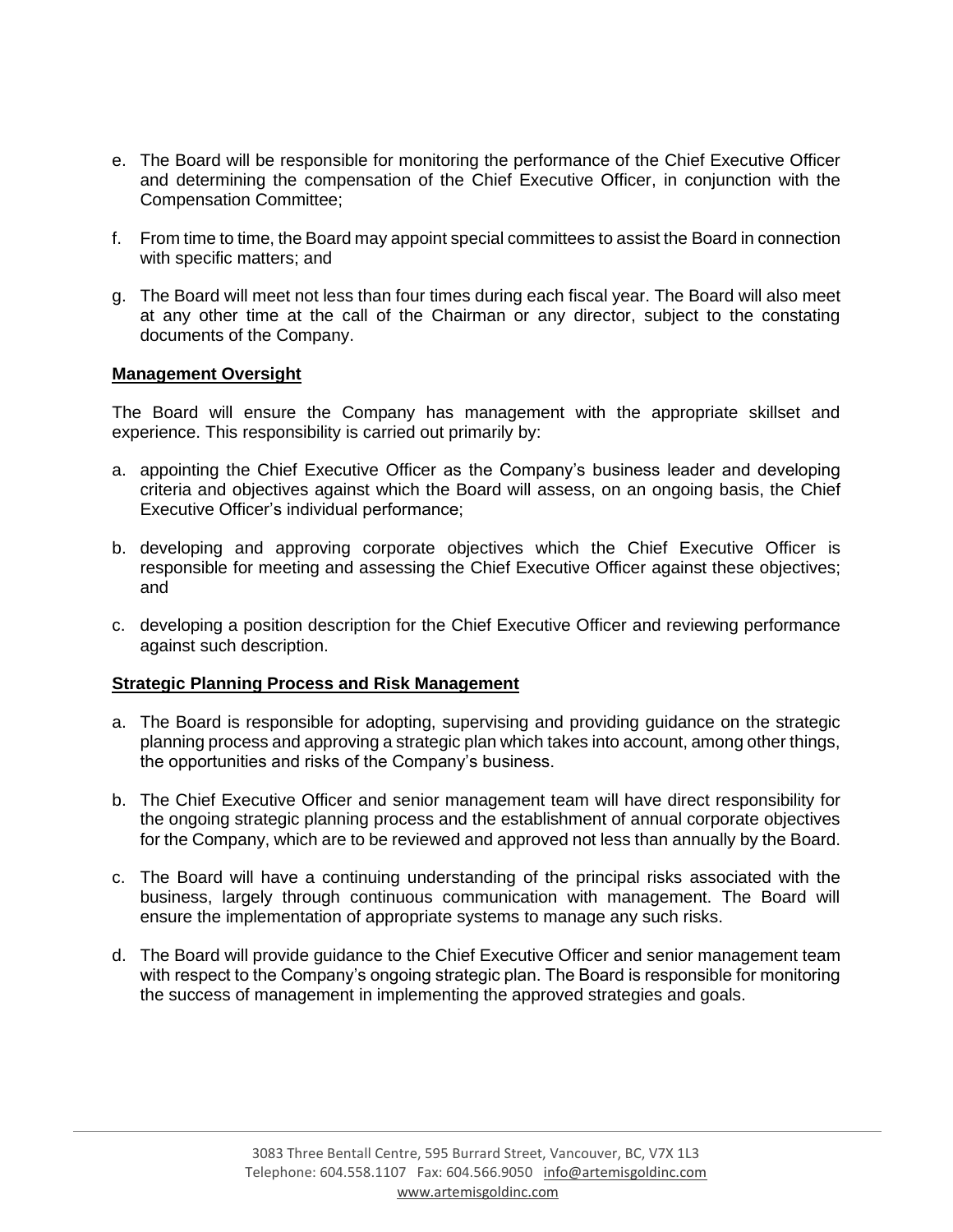## **Internal Controls and Management Information Systems**

Through the Chief Executive Officer, management will establish systems to ensure that appropriate and responsible levels of internal controls are in place for the Company. The confidence of the Board in the ability and integrity of management is the paramount control mechanism.

## **COMMUNICATIONS**

- a. The Board will monitor and periodically review the policies and procedures that are in place to provide for effective communication by the Company with its shareholders and with the public generally, including:
	- i. effective means to enable shareholders to communicate with senior management and the Board; and
	- ii. effective channels by which the Company may interact with analysts and the public.
- b. The Board will review and if necessary, approve the content of the Company's major communications to shareholders and the investing public, including interim and annual reports, management information circulars, annual information forms and any prospectuses that may be issued.
- c. The Board will maintain the Corporate Disclosure Policy which summarizes its policies and practices regarding disclosure of material information to investors, analysts and the media.
- d. All directors will have open access to the Company's senior management.
- e. The Board encourages individual directors to make themselves available for consultation with management outside Board meetings in order to provide specific advice and counsel on subjects where such directors have special knowledge and experience.

## **SUCCESSION PLANNING**

The Board will regularly consider and develop succession plans for the Chairman, Chief Executive Officer and senior management personnel.

## **BOARD INDEPENDENCE**

The Board will, where deemed desirable or necessary, implement appropriate structures and procedures to ensure that the Board can function independently of management which may include the institution of regular meetings of independent directors at every quarterly Board meeting, without the presence of management.

## **NEW DIRECTOR ORIENTATION AND CONTINUING EDUCATION**

The Nominating & Corporate Governance Committee, in conjunction with the Chairman and the Chief Executive Officer, is responsible for ensuring that new directors are provided with an orientation and education program.